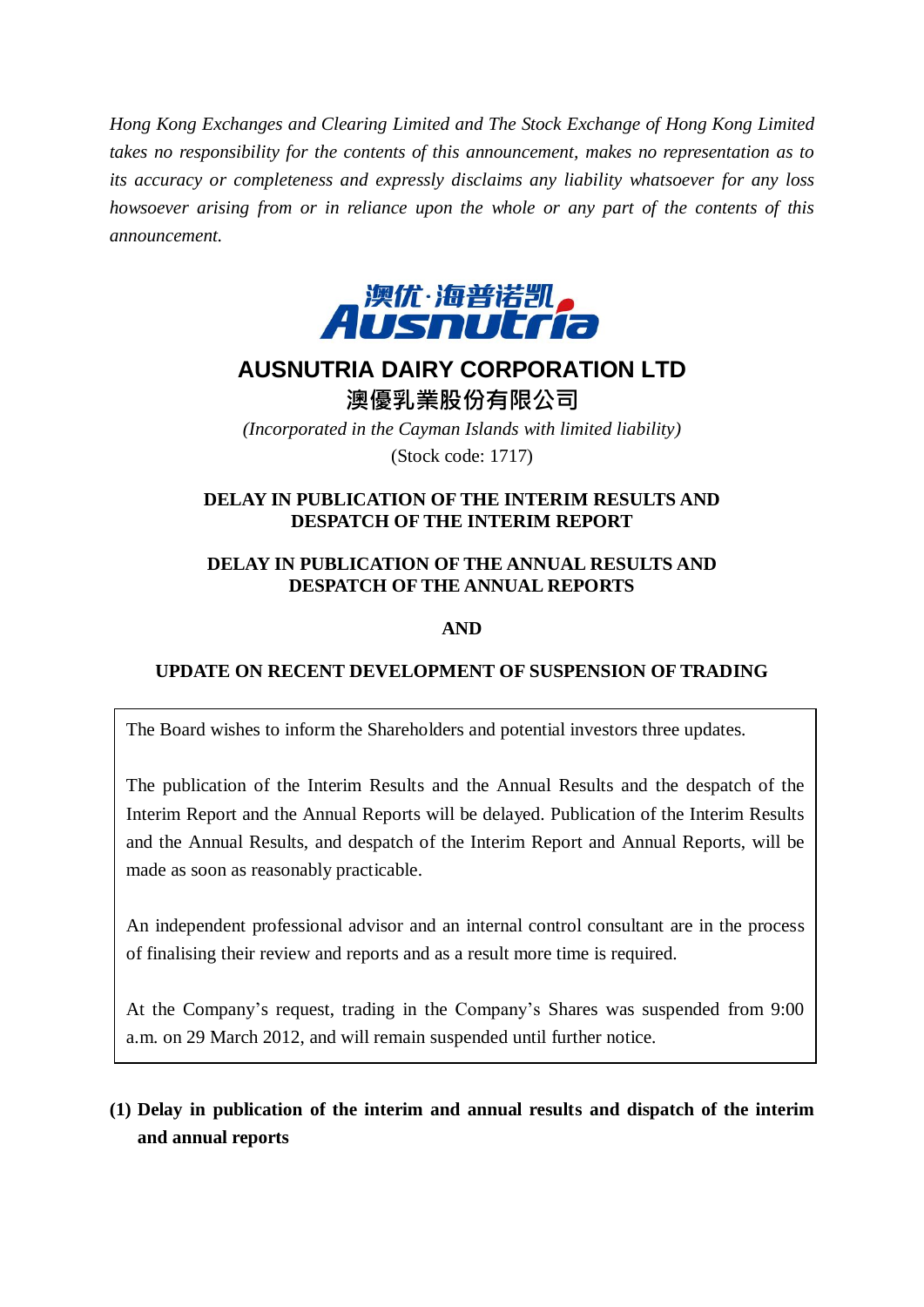#### **INTRODUCTION**

References are made to the announcements of Ausnutria Dairy Corporation Ltd (the **"Company"**) dated 29 March 2012, 10 April 2012, 7 May 2012, 3 July 2012, 30 August 2012, 4 October 2012, 16 November 2012, 27 December 2012 and 8 February 2013 (collectively, the **"Announcements"**) in relation to, among other things, the suspension of trading of shares (the "**Shares**") of the Company, delay in issuing annual results announcement for the year ended 2011 and despatch of annual report, delay in issuing interim results announcement for the six months ended 2012 and despatch of interim report, appointment of an Independent Professional Adviser and an internal control consultant, conditions for resumption of trading of the Shares, and update on recent development of suspension of trading.

Unless otherwise stated, capitalised terms used herein shall bear the same meanings as defined in the Announcements.

#### **REASON FOR THE DELAYS**

Pursuant to Rules 13.49(1), 13.46(1), 13.49(6) and 13.48(1) of the Listing Rules, the Company is required (i) to publish its preliminary annual results on a date not later than three months after the end of the financial year, to send the annual report to the Shareholders not less than 21 days before the date of the annual general meeting of the Company and in any event not more than four months after the end of the financial year to which they relate, and (ii) to publish the interim results announcement not later than two months after the end of the relevant financial period, and to send the interim report to the Shareholders not later than three months after the end of the relevant financial period.

The board of directors of the Company (the **"Board"**) has engaged (i) PwC to assist the Special Review Committee to review certain observations made by the Company's auditors, Ernst & Young ("**EY**") in the EY Letter in respect of the Unresolved Issues and (ii) PKF as an internal control consultant to assist the Special Review Committee in the review of the internal control policies of the Company and Ausnutria China relevant to the Unresolved Issues. PwC and PKF are in the process of finalising their review and reports and as a result more time is required.

Due to the above reasons, the Board wishes to inform the Shareholders and potential investors that the publication of the interim results of the Group for the six months ended 30 June 2012 (the **"Interim Results"**), the annual results of the Group for the year ended 31 December 2011 and 31 December 2012 (the **"Annual Results"**) and the despatch of the 2011 interim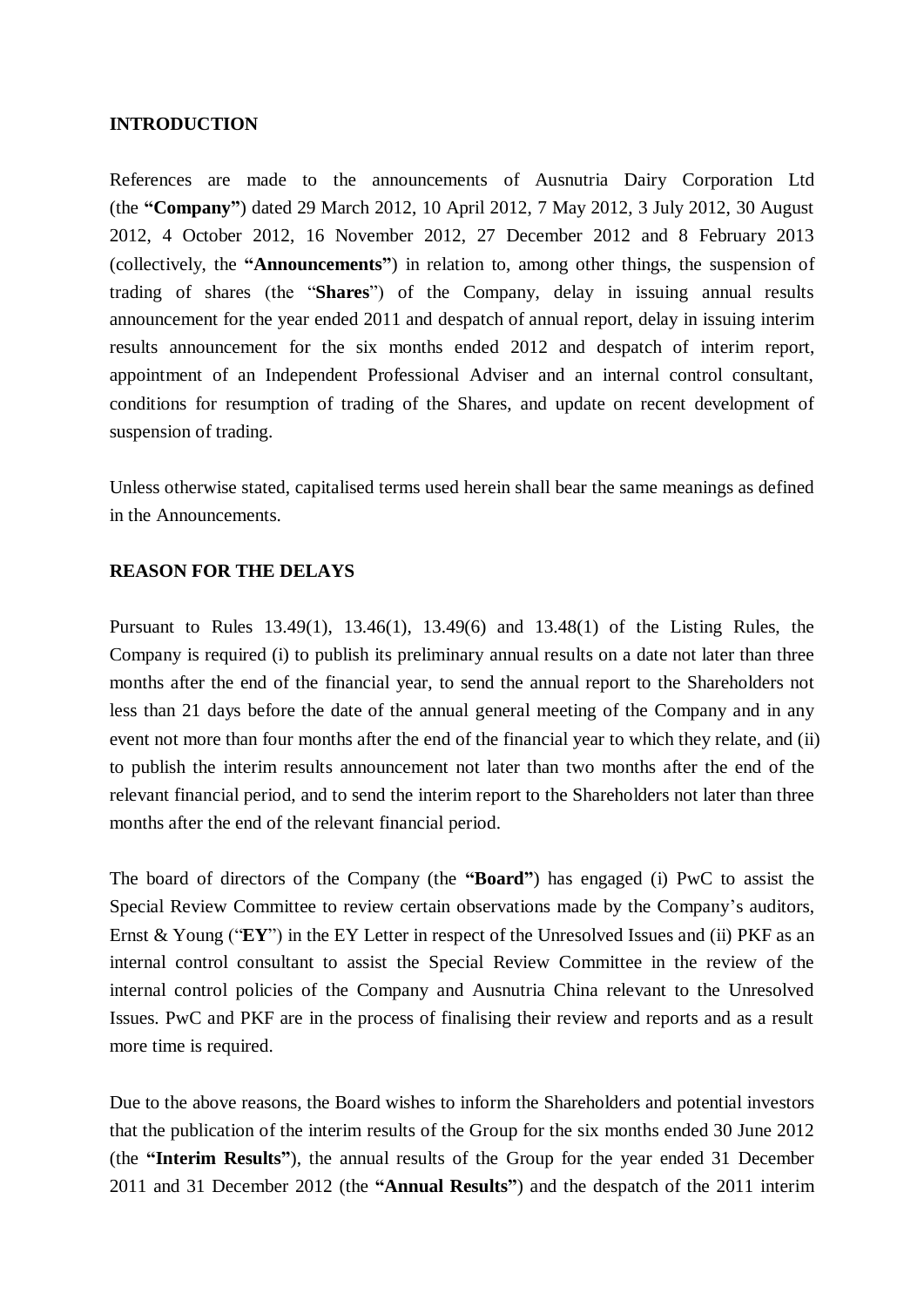report of the Group (the **"Interim Report"**) and the 2011 and 2012 annual reports of the Group (the **"Annual Reports"**) will be delayed. Publication of the Interim Results and the Annual Results, and despatch of the Interim Report and the Annual Reports, will be made as soon as reasonably practicable.

Notwithstanding the above, the Board considers that there is no material adverse effect on the business, cashflow and financial position of the Group.

## **(2) Update on recent development of suspension of trading**

The Board wishes to provide an update to the Shareholders of the Company that:

- (i) PwC, the independent professional adviser appointed by the Special Review Committee, is in the process of finalising its review and report on the observations made by EY in respect of the Unresolved Issues; and
- (ii) PKF, the internal control consultant appointed by the Special Review Committee, is in the process of finalising its review and report on the internal control policies of the Company and Ausnutria China relevant to the Unresolved Issues.

The Board will continue to update the Shareholders and public investors on (i) the progress and results of PwC's review of the above observations made by EY in respect of the Unresolved Issues; and (ii) the progress and results of PKF's review of the above internal control policies, as and when appropriate.

The Board will then inform the Shareholders and public investors when the Company will publish its Annual Results and Interim Results and despatch the relevant Annual Reports and Interim Report accordingly.

At the Company's request, trading in the Shares was suspended from 9:00 a.m. on 29 March 2012, and will remain suspended until further notice.